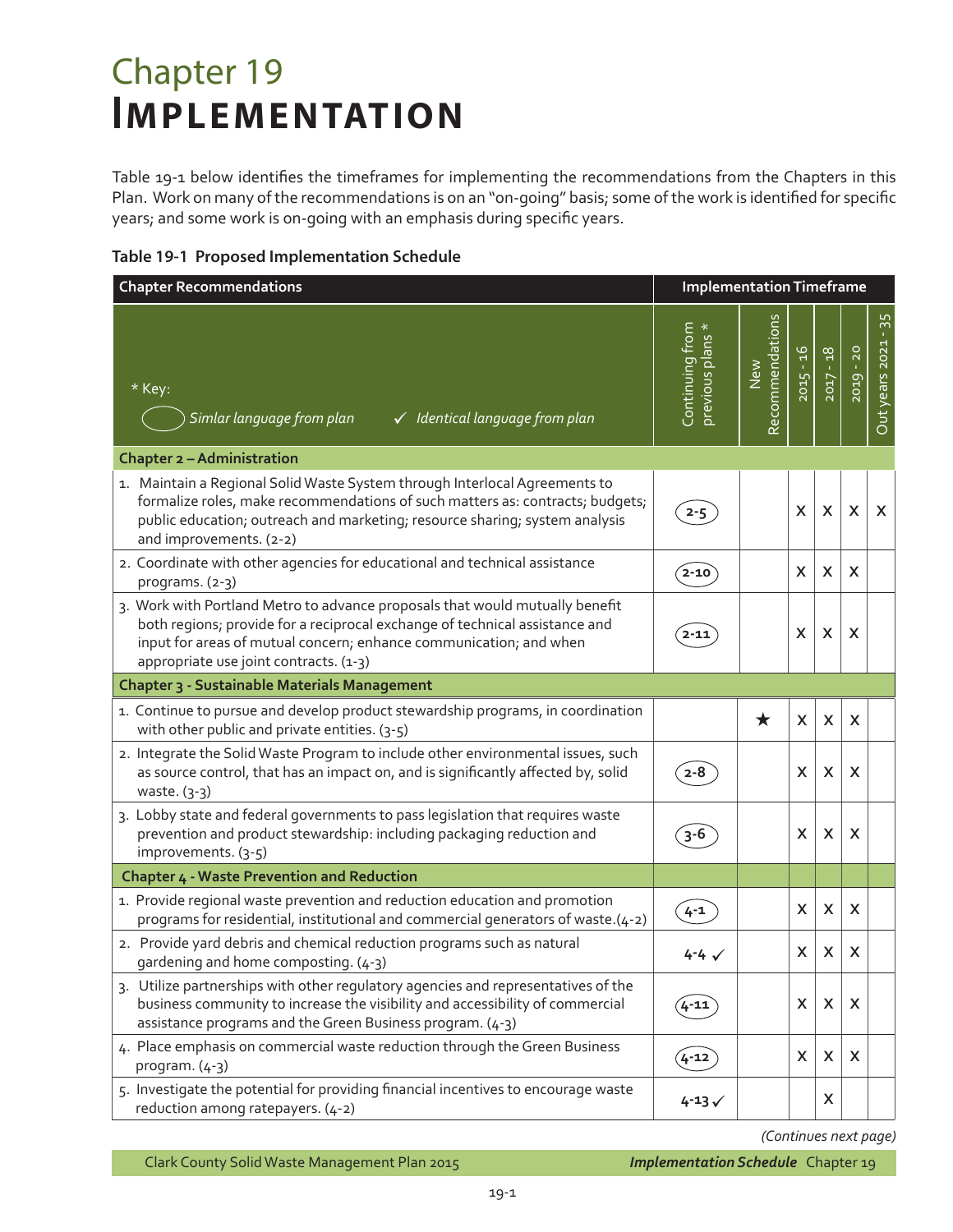| <b>Chapter Recommendations</b>                                                                                                                                                                                                                                                                                                              | <b>Implementation Timeframe</b>     |                        |             |                           |           |                     |
|---------------------------------------------------------------------------------------------------------------------------------------------------------------------------------------------------------------------------------------------------------------------------------------------------------------------------------------------|-------------------------------------|------------------------|-------------|---------------------------|-----------|---------------------|
| * Key:<br>Simlar language from plan<br>$\checkmark$ Identical language from plan                                                                                                                                                                                                                                                            | Continuing from<br>previous plans * | Recommendations<br>New | $2015 - 16$ | $2017 - 18$               | 2019 - 20 | Out years 2021 - 35 |
| Chapter 5 - Education & Promotion                                                                                                                                                                                                                                                                                                           |                                     |                        |             |                           |           |                     |
| 1. Meet regulatory requirements by providing waste management education and<br>outreach programs with an emphasis on waste prevention. (5-1)                                                                                                                                                                                                |                                     | ★                      | X           | X                         | X         |                     |
| 2. Build partnerships with agency partners, the service providers, businesses and<br>non-government organizations on education and outreach activities. (5-7)                                                                                                                                                                               |                                     | ★                      | X           | X                         | X         |                     |
| 3. Focus educational activities through using effective marketing strategies<br>and public involvement and outreach plans. Provide performance measures<br>and regular evaluations that relate to desired outcomes for each program in<br>achieving program goals and objectives in conjunction with County's budget<br>cycle. (5-3 to 5-6) |                                     | ★                      | X           | X                         | X         |                     |
| 4. Promote and support the three core programs: Green Schools, Green Business,<br>and Green Neighbors. (5-8)                                                                                                                                                                                                                                |                                     | ★                      | X           | X                         | X         |                     |
| 5. Enhance presence on the internet with web, Facebook and Twitter sites. (5-8)                                                                                                                                                                                                                                                             |                                     | ★                      | X           | X                         | X         |                     |
| 6. Implement residential educational programs and activities to support proper<br>curbside recycling and to increase participation and recovery. (5-1)                                                                                                                                                                                      |                                     | $\bigstar$             | X           | X                         | X         |                     |
| 7. Increase education and outreach information to be more accessible to diverse<br>populations. (5-7)                                                                                                                                                                                                                                       |                                     | $\bigstar$             | X           | $\boldsymbol{\mathsf{X}}$ | X         |                     |
| <b>Chapter 6 - Waste Diversion</b>                                                                                                                                                                                                                                                                                                          |                                     |                        |             |                           |           |                     |
| 1. Periodically evaluate the range of recyclables handled by the recycling<br>collection program to determine whether materials should be added or<br>dropped. (6-3)                                                                                                                                                                        | $6-2 \checkmark$                    |                        |             |                           | X         |                     |
| 2. Encourage non-residential recycling through incentives, technical assistance,<br>pilot programs, and recognition programs. (6-4)                                                                                                                                                                                                         |                                     | ★                      |             | X                         |           |                     |
| <b>Chapter 7 - Waste Collection</b>                                                                                                                                                                                                                                                                                                         |                                     |                        |             |                           |           |                     |
| 1. Adopt a county service level ordinance to provide: a) minimum collection<br>service levels for residential and nonresidential customers; b) access by the<br>County and cities to collection system information; c) enhanced coordination<br>between WUTC-certified collection companies and County and city contractors.<br>$(7-2)$     | $7 - 2 \sqrt{ }$                    |                        |             |                           | X         |                     |
| 2. Support and investigate state legislative efforts to provide counties with the<br>same options for management of waste collection that cities have to gain<br>greater local control of recycling strategies. (7-3)                                                                                                                       | $7 - 3$                             |                        |             |                           | X         |                     |
| 3. Develop a program for registering commercial recycling haulers and tracking<br>tonnage data in the unincorporated areas. (7-8)                                                                                                                                                                                                           | $7 - 4 \checkmark$                  |                        |             | X                         |           |                     |
| 4. Identify strategies for working with the Washington Utilities and Transportation<br>Commission (WUTC) and WUTC-certificated haulers to develop rate structures<br>that support and encourage waste reduction and recycling. (7-6)                                                                                                        | 7-1                                 |                        |             |                           | X         |                     |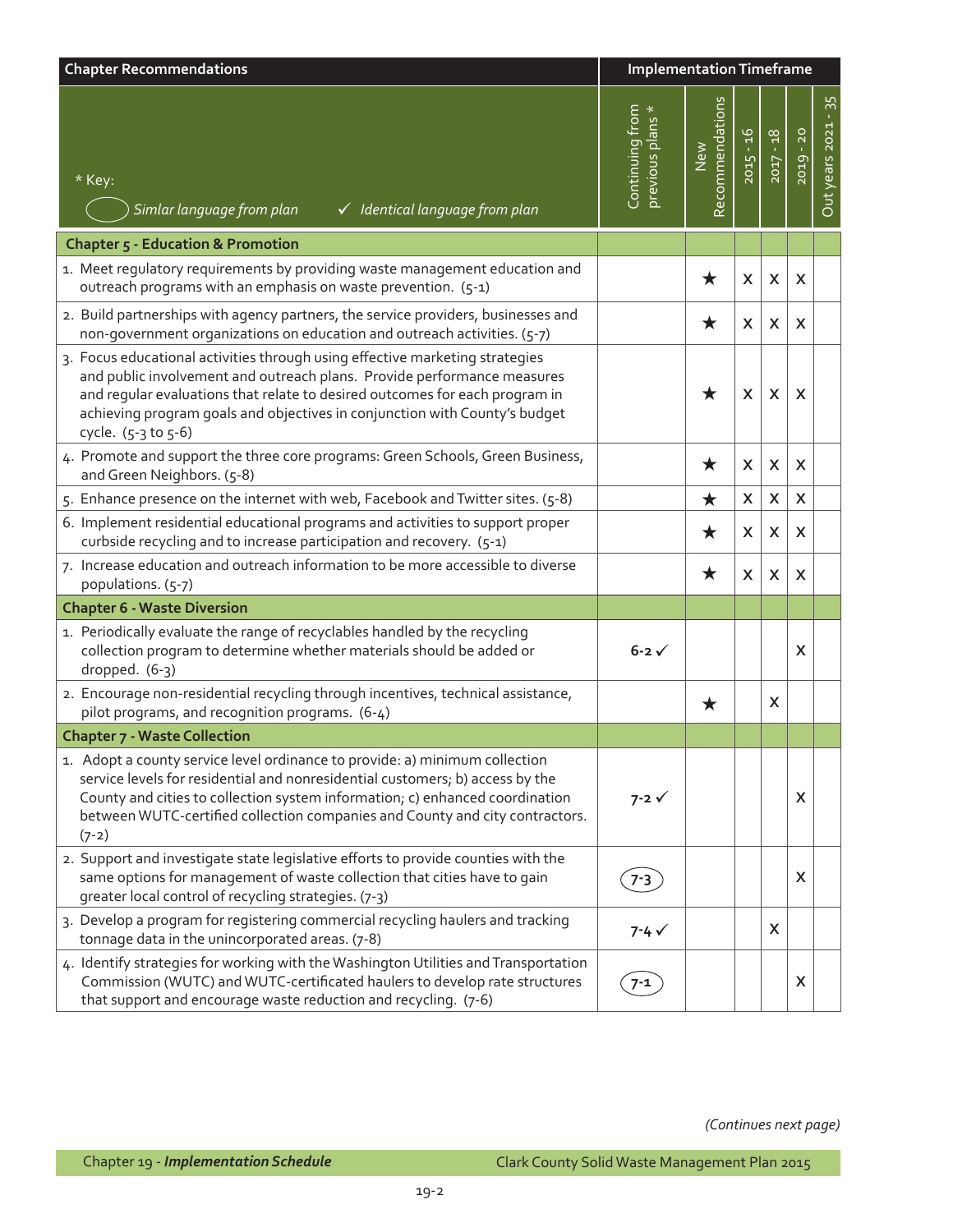| <b>Chapter Recommendations</b>                                                                                                                                                                                                                                                                                                                                                                                                                                                                        | <b>Implementation Timeframe</b>   |                        |              |                |           |                         |
|-------------------------------------------------------------------------------------------------------------------------------------------------------------------------------------------------------------------------------------------------------------------------------------------------------------------------------------------------------------------------------------------------------------------------------------------------------------------------------------------------------|-----------------------------------|------------------------|--------------|----------------|-----------|-------------------------|
| $*$ Key:<br>Simlar language from plan<br>$\checkmark$ Identical language from plan                                                                                                                                                                                                                                                                                                                                                                                                                    | Continuing from<br>previous plans | Recommendations<br>New | $2015 - 16$  | $2017 - 18$    | 2019 - 20 | $-35$<br>Out years 2021 |
| Chapter 8 - Waste Transfer and Material Recovery System                                                                                                                                                                                                                                                                                                                                                                                                                                               |                                   |                        |              |                |           |                         |
| 1. Evaluate the future needs of the north county area. This analysis should<br>consider population and economic growth and the potential to increase the<br>number of residents taking advantage of scheduled collection services as well<br>as an evaluation for upgrading CTR to address near-term and future traffic<br>concerns. Any future facility would be sited in accordance with the quidelines<br>and criteria listed in Appendix M. (8-5 to 8-7)                                          | $8 - 1$                           |                        | X            |                |           |                         |
| 2. Explore the option to purchase the CRC waste transfer system facilities by<br>contract option date of 2020 with ownership in 2027. (8-1)                                                                                                                                                                                                                                                                                                                                                           | $8 - 2$                           |                        |              | $\mathsf{x}$   | X         |                         |
| 3. Environmental Management Systems (EMS) program should be required, when<br>appropriate, in contracts (also applies to collection contracts) (4-5)                                                                                                                                                                                                                                                                                                                                                  | $7 - 4$                           |                        |              |                |           | X                       |
| <b>Chapter 9 - Energy Recovery and Incineration</b>                                                                                                                                                                                                                                                                                                                                                                                                                                                   |                                   |                        |              |                |           |                         |
| 1. Continue the established energy recovery program for wood waste, monitoring<br>the volume being diverted from landfill disposal. (9-1)                                                                                                                                                                                                                                                                                                                                                             | $9 - 1$                           |                        | X            | X              | X         |                         |
| 2. Stay informed about developments in the energy recovery field and look into<br>opportunities that meet regional needs. (9-4)                                                                                                                                                                                                                                                                                                                                                                       |                                   | $\bigstar$             |              |                |           | X                       |
| Chapter 10 - Landfill Disposal                                                                                                                                                                                                                                                                                                                                                                                                                                                                        |                                   |                        |              |                |           |                         |
| 1. Utilize the existing contract for garbage export to Finley Buttes Landfill located<br>near Boardman, Oregon and Wasco County Landfill located near The Dalles,<br>Oregon as the primary disposal sites for Clark County waste for the duration of<br>the current disposal contract, but consider alternative disposal options when<br>planning begins for the next contract (2020). (10-2)                                                                                                         | 10-1 $\checkmark$                 |                        | X            | X              | X         | X                       |
| 2. No new MSW landfills are to be sited in Clark County. This limitation is due to<br>the Sole Source Aquifer designation of the underlying Troutdale Aquifer. (M-2)                                                                                                                                                                                                                                                                                                                                  | $10-2$                            |                        | X            | $\pmb{\times}$ | X         | X                       |
| 3. Evaluate a regional approach to managing the transfer, transportation and<br>disposal of MSW including the formation of a Disposal District. (17-1)                                                                                                                                                                                                                                                                                                                                                | $10 - 3$                          |                        |              |                | X         |                         |
| Chapter 11 - Moderate Risk Waste Plan                                                                                                                                                                                                                                                                                                                                                                                                                                                                 |                                   |                        |              |                |           |                         |
| 1. Provide MRW Collections (curbside collections, home collections, satellite<br>collection events and at permanent collection facilities). (11-4 to 11-6)                                                                                                                                                                                                                                                                                                                                            | $11 - 1$                          |                        | $\mathsf{X}$ | X              | X         |                         |
| 2. Promote and support diversion of prescription controlled and non-controlled<br>substances (e.g. prescription drugs whose possession and use are regulated by<br>the Drug Enforcement Agency (DEA)). (11-5)                                                                                                                                                                                                                                                                                         |                                   | ★                      | X            | X              | X         |                         |
| 3. Prohibit the disposal of all moderate risk waste through the municipal solid<br>waste collection and disposal system as an incentive to reduce waste at the<br>source or to separate it from garbage for collection at a hazardous waste<br>collection facility. In Clark County, household hazardous wastes are already<br>prohibited from disposal at the transfer stations by CRC. Disposal of electronics<br>(CTR's, televisions, CPUs) are prohibited to transfer to Oregon landfills. (11-2) | $11 - 2$                          |                        |              |                | X         |                         |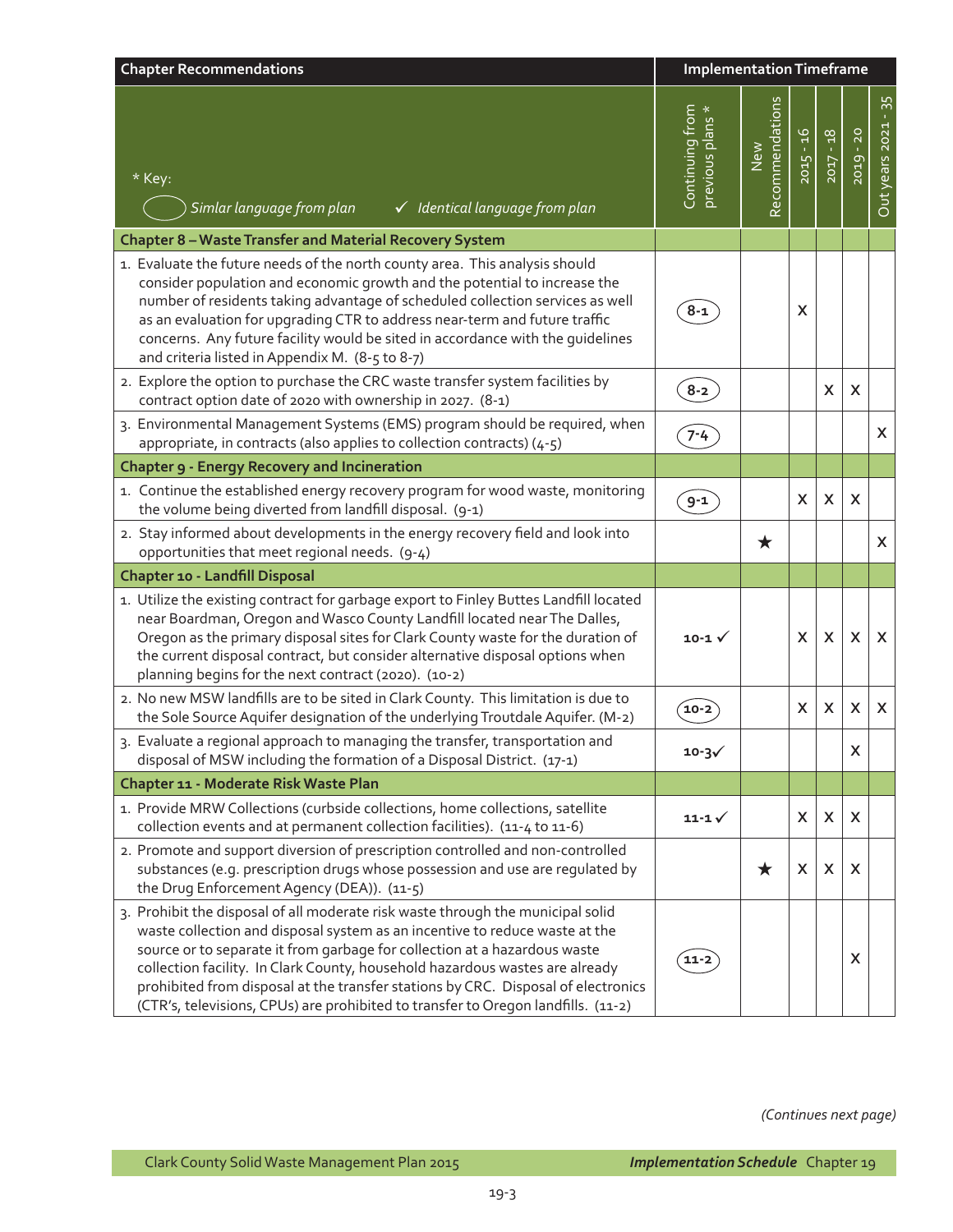| <b>Chapter Recommendations</b>                                                                                                                                                                                                                                                                 |                                   | <b>Implementation Timeframe</b> |              |              |                           |                         |
|------------------------------------------------------------------------------------------------------------------------------------------------------------------------------------------------------------------------------------------------------------------------------------------------|-----------------------------------|---------------------------------|--------------|--------------|---------------------------|-------------------------|
| * Key:<br>Simlar language from plan<br>$\checkmark$ Identical language from plan                                                                                                                                                                                                               | Continuing from<br>previous plans | Recommendations<br>New          | $2015 - 16$  | $2017 - 18$  | 2019 - 20                 | $-35$<br>Out years 2021 |
| Chapter 11 - Moderate Risk Waste Plan (continued)                                                                                                                                                                                                                                              |                                   |                                 |              |              |                           |                         |
| 4. Provide education to businesses to reduce their use of hazardous or toxic<br>materials with a priority on education for Small Quantity Generators (SQGs).<br>$(11-9)$                                                                                                                       | 11-2                              |                                 | X            | X            | X                         |                         |
| 5. Collaborate and partner with the service providers, non-governmental agencies<br>and organizations to develop and/or implement technical assistance, toxic<br>reduction, education and promotion activities. (11-9)                                                                         | 11-2                              |                                 | X            | X            | X                         |                         |
| 6. Develop and continue to provide programs that emphasize the waste hierarchy<br>(waste prevention/ruse/recycling/recovery) (e.g. e-waste, paint, new hazardous<br>materials, batteries from electric vehicles and industrial waste exchange). (11-<br>$5; 11-7)$                             | 11-2                              |                                 | X            | X            | X                         |                         |
| 7. Source Control visits to provide information to businesses that protects human<br>health and the environment. (11-10)                                                                                                                                                                       |                                   | $\bigstar$                      | X            | X            | X                         |                         |
| <b>Chapter 12 - Construction &amp; Demolition - Wastes to Resources</b>                                                                                                                                                                                                                        |                                   |                                 |              |              |                           |                         |
| 1. Continue public and private sector education programs designed to encourage<br>C&D waste reduction and recycling. (12-6)                                                                                                                                                                    | $12 - 1 \sqrt{ }$                 |                                 | X            | X            | X                         |                         |
| 2. Expand C&D waste recycling and reuse opportunities at West Van and other<br>sites as demand allows. (12-7)                                                                                                                                                                                  | $12 - 2 \checkmark$               |                                 | X            | X            | X                         | X                       |
| 3. Use the (building and demolition) permitting process to promote recycling<br>opportunities, deconstruction, and proper disposal options. (12-5)                                                                                                                                             | $12 - 3 \checkmark$               |                                 | X            | X            | X                         |                         |
| 4. Continue regular dialogue to facilitate new recycling opportunities for the<br>C&D waste stream within the County to ensure convenient and cost-effective<br>disposal alternatives. (12-7 to 12-8)                                                                                          | 12-4                              |                                 |              |              | X                         | X                       |
| 5. Rely on recycling and the export of residual wastes to a county designated<br>facility to handle C&D generated in the County; in recognition that Clark<br>County's Troutdale Aquifer is designated as a sole source aquifer; no new C&D<br>landfills should be sited in the County. (12-7) |                                   |                                 | $\mathsf{X}$ | $\mathsf{X}$ | X                         |                         |
| 6. Continue to provide both source-separated and post-collection recycling<br>opportunities for C&D wastes at the CRC transfer stations. (12-6)                                                                                                                                                | $(12-6)$                          |                                 | X            | $\mathsf{x}$ | $\boldsymbol{\mathsf{X}}$ | $\mathsf{X}$            |
| 7. Provide clear information to the public on regulations for hauling C&D waste.<br>$(12-4)$                                                                                                                                                                                                   |                                   | $\bigstar$                      |              | X            |                           |                         |
| 8. Partner with the public and private sectors to develop materials for diverted /<br>recovered materials from the C & D stream. (12-7)                                                                                                                                                        |                                   | $\bigstar$                      |              | X            |                           |                         |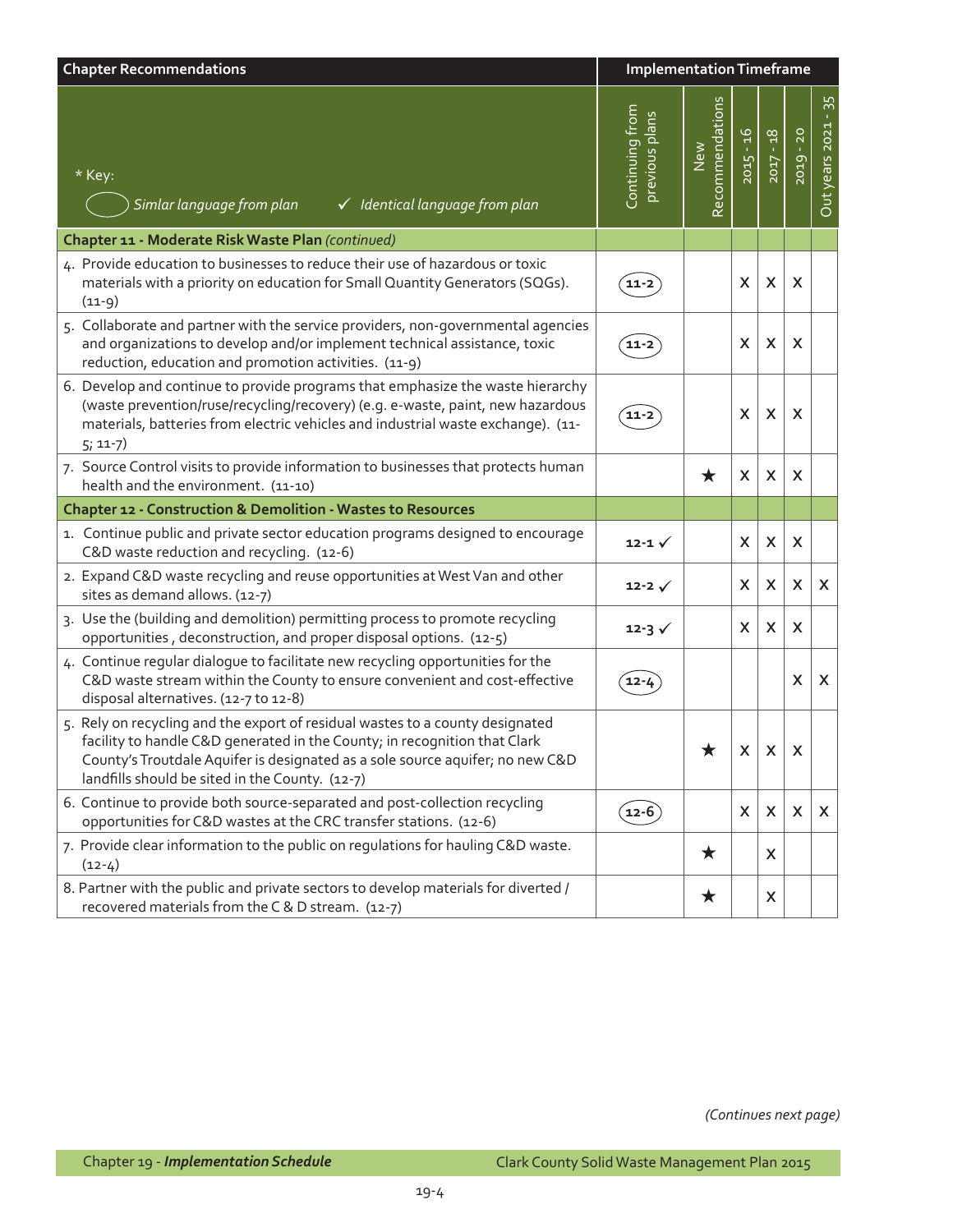| <b>Chapter Recommendations</b>                                                                                                                                                                                                                                                                                        | <b>Implementation Timeframe</b>   |                        |             |                           |                           |                         |
|-----------------------------------------------------------------------------------------------------------------------------------------------------------------------------------------------------------------------------------------------------------------------------------------------------------------------|-----------------------------------|------------------------|-------------|---------------------------|---------------------------|-------------------------|
| * Key:<br>Simlar language from plan<br>$\checkmark$ Identical language from plan                                                                                                                                                                                                                                      | Continuing from<br>previous plans | Recommendations<br>New | $2015 - 16$ | $2017 - 18$               | 2019 - 20                 | $-35$<br>Out years 2021 |
| Chapter 13 - Organic Wastes                                                                                                                                                                                                                                                                                           |                                   |                        |             |                           |                           |                         |
| 1. As processing capacity allows, expand and maintain food waste collection<br>program at schools and businesses; assist with setup and on-going training and<br>education needs.(13-4)                                                                                                                               |                                   | ★                      | X           | X                         | X                         |                         |
| 2. Conduct a study to determine the feasibility of a residential mixed organics<br>collection program. (13-3)                                                                                                                                                                                                         |                                   | $\bigstar$             |             | X                         |                           |                         |
| 3. Work with partner agencies to increase food donations. (13-4)                                                                                                                                                                                                                                                      |                                   | $\bigstar$             |             | X                         |                           |                         |
| 4. Focused outreach to residents and businesses on practices to reduce the<br>volumes of food waste generated. (13-4)                                                                                                                                                                                                 |                                   | $\bigstar$             | X           | X                         |                           |                         |
| 5. Evaluate existing organic materials processing capacity and determine if<br>sufficient capacity exists to process organic materials generated in Clark County<br>over the 20 year planning horizon. (13-5)                                                                                                         |                                   | $\bigstar$             | X           | X                         | X                         |                         |
| 6. Consider a landfill ban on yard waste and/or food waste conditional on<br>processing capacity and/or failure to reach diversion goal. (13-5)                                                                                                                                                                       |                                   | $\bigstar$             |             |                           | X                         |                         |
| <b>Chapter 14 - Special Wastes</b>                                                                                                                                                                                                                                                                                    | ✓                                 |                        |             |                           |                           |                         |
| 1. Support the legal private sector haulers to be the primary provider of services<br>for the collection, processing and recycling of white goods, bulky wastes,<br>vehicle hulks, tires, petroleum-contaminated soils, ash and other special waste<br>as defined by the Special Waste Management Plan in Appendix K. | $14 - 2 \checkmark$               |                        | X           | X                         | X                         |                         |
| 2. Utilize the process described in the Special Waste Management Plan to<br>determine if materials should be handled as special waste or not. (14-1)                                                                                                                                                                  | $14 - 3$                          |                        | X           | X                         | $\boldsymbol{\mathsf{X}}$ |                         |
| 3. Develop a system plan for handling disaster debris.(14-12)                                                                                                                                                                                                                                                         | $14 - 4$                          |                        |             |                           | $\pmb{\times}$            | X                       |
| 4. Work with state regulatory agencies to develop a waste management plan for<br>proper disposal of animal carcasses in the event of disease outbreak or disaster.<br>$(14 - 11)$                                                                                                                                     | $14 - 5$                          |                        |             |                           | X                         |                         |
| 5. No new Special Waste landfills are to be located in the County (due to the sole<br>source aquifer) - rely on recycling and out-of-county disposal. (M-2)                                                                                                                                                           | $14 - 7$                          |                        | X           | X                         | X                         | $\mathsf{X}$            |
| 6. As viable regional technologies and markets evolve for recovery of tires or<br>other special wastes, review and evaluate local policies that would support<br>economic recovery over landfill disposal. (14-7)                                                                                                     | $14 - 8$                          | ★                      |             | X                         |                           |                         |
| Chapter 15 - Waste Monitoring and Performance Management                                                                                                                                                                                                                                                              |                                   |                        |             |                           |                           |                         |
| 1. Track program data for goals and objectives to measure against established<br>baselines to evaluate performance. (15-4; 15-5)                                                                                                                                                                                      | ✓                                 |                        | X           | $\boldsymbol{\mathsf{X}}$ | X                         |                         |
| 2. Work with Columbia Resource Company and Waste Connections Inc. to improve<br>garbage and recycling data management and tracking. (15-4)                                                                                                                                                                            | $15 - 2$ $\checkmark$             |                        | X           | X                         | X                         |                         |
| 3. Conduct waste characterization studies at the transfer stations to monitor the<br>impact of waste reduction and recycling programs and to identify potential<br>changes to the solid waste program, and to gather self-haul data. (15-5)                                                                           | $15 - 3$ $\checkmark$             |                        | X           |                           | X                         |                         |
| 4. Maintain and regularly update a master electronic Solid Waste data report. (See<br>Appendix J).                                                                                                                                                                                                                    | $15 - 4$                          |                        | X           | X                         | X                         |                         |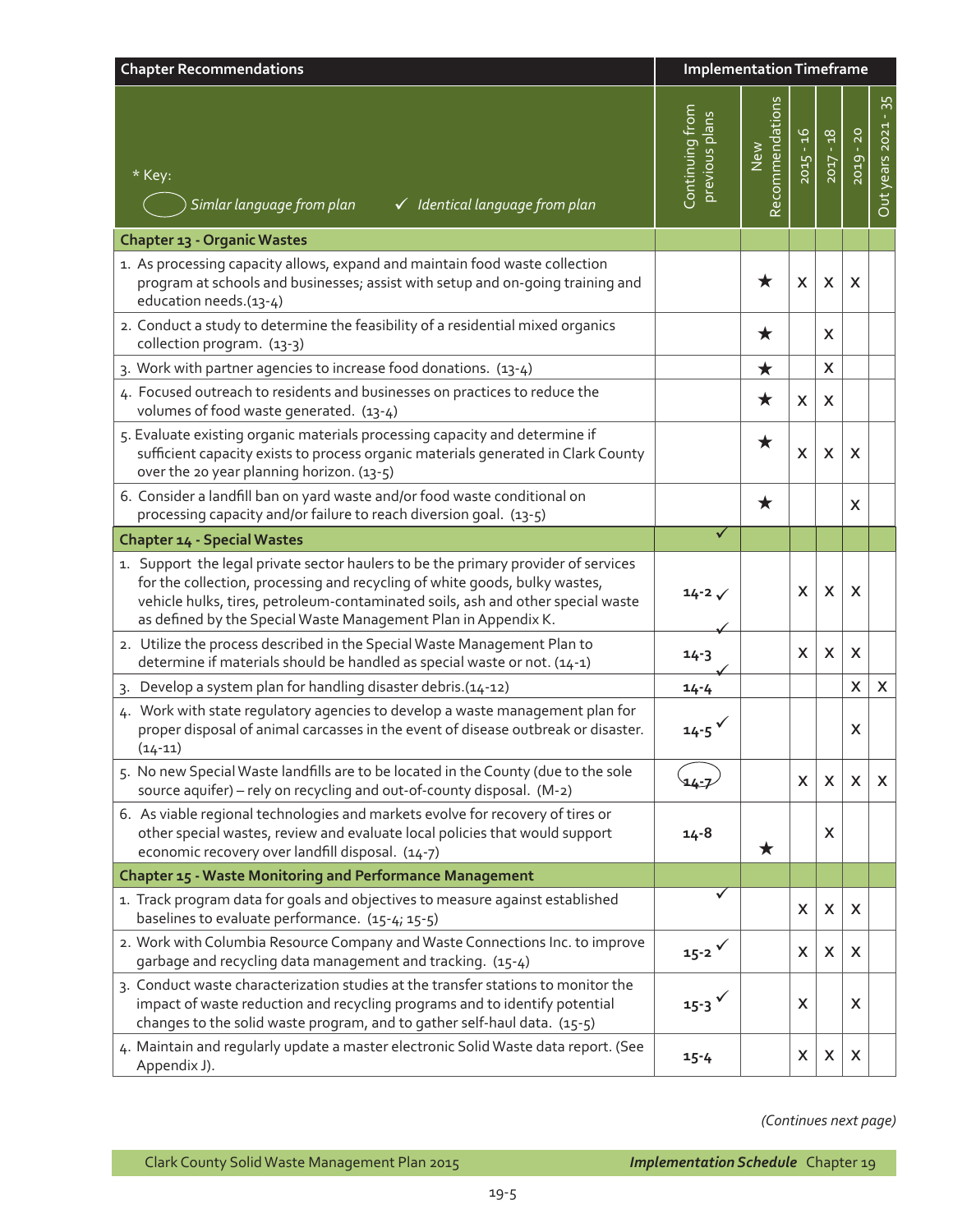| <b>Chapter Recommendations</b>                                                                                                                                                                                                                                                                                                                                            | <b>Implementation Timeframe</b>   |                        |             |             |           |                           |
|---------------------------------------------------------------------------------------------------------------------------------------------------------------------------------------------------------------------------------------------------------------------------------------------------------------------------------------------------------------------------|-----------------------------------|------------------------|-------------|-------------|-----------|---------------------------|
| * Key:<br>Simlar language from plan<br>√ Identical language from plan                                                                                                                                                                                                                                                                                                     | Continuing from<br>previous plans | Recommendations<br>New | $2015 - 16$ | $2017 - 18$ | 2019 - 20 | $-35$<br>Out years 2021   |
| Chapter 16 - Enforcement                                                                                                                                                                                                                                                                                                                                                  |                                   |                        |             |             |           |                           |
| 1. Support the WUTC in active enforcement of its garbage hauling franchises; one<br>option is through the WUTC delegating some authority to local authorities. (16-<br>4)                                                                                                                                                                                                 | $16 - 1 \checkmark$               |                        |             |             | X         |                           |
| 2. Participate in the Washington Department of Ecology processes that update<br>state regulations. (16-4)                                                                                                                                                                                                                                                                 | $16 - 2 \sqrt{ }$                 |                        | X.          | X           | X         |                           |
| 3. Develop educational strategies for the building and business communities, as<br>well as the general public, which explain recycling; franchise hauling rights; and<br>self-hauling regulations. A list of authorized haulers and recyclers should be<br>developed in conjunction with the County's proposed registration program of<br>recycling haulers. (16-4, 16-5) | $16 - 3 \checkmark$               |                        |             | X           |           |                           |
| 4. County and cities should develop and implement ordinances to allow<br>enforcement of existing city, county and state regulations through progressive<br>enforcement mechanisms. (16-6)                                                                                                                                                                                 | 16-7                              |                        |             |             | X         |                           |
| 5. Develop and distribute educational information that describes the role of the<br>various agencies regarding enforcement activities, roles and contacts in Clark<br>County and cities. (16-3; 16-4)                                                                                                                                                                     | $16 - 5 \checkmark$               |                        |             | X           |           |                           |
| 6. The County and cities should update their ordinances to regulate on site burial<br>of Solid Waste, including residential, commerical, industrial and agricultural<br>waste. (16-6)                                                                                                                                                                                     | $16 - 7 \checkmark$               |                        | X           |             |           |                           |
| 7. Adopt an ordinance expanding enforcement provisions for unsecured loads of<br>transported waste through the Clark County Sheriff's Office. (16-6)                                                                                                                                                                                                                      | $16 - 8$                          |                        |             |             | X         |                           |
| 8. Update the County's ordinances regarding directing waste to designated<br>disposal sites in the County's regional solid waste management system. (16-4)                                                                                                                                                                                                                | $16 - 10$                         |                        | X           |             |           |                           |
| <b>Chapter 17 - Funding and Financing</b>                                                                                                                                                                                                                                                                                                                                 |                                   |                        |             |             |           |                           |
| 1. Continue to fund its existing programs from funding currently in place for<br>regional system support, including the Coordinated Prevention Grant from the<br>Department of Ecology. (17-2)                                                                                                                                                                            |                                   | $\bigstar$             | X           | X           | X         |                           |
| 2. Continue to rely on the private sector to fund and finance large capital<br>improvement projects for the regional solid waste system. (17-1)                                                                                                                                                                                                                           | $17 - 2$                          |                        |             | X           | X         | $\mathsf{X}$              |
| 3. Investigate and pursue federal and state grants that are appropriate to plan<br>goals and desired outcomes. (17-4)                                                                                                                                                                                                                                                     | $17 - 3$                          |                        | X.          | X           | X         |                           |
| 4. Evaluate funding options to ensure that funding of required solid waste, waste<br>prevention and recycling roles continue such as collection and disposal districts,<br>new revenue, generating authorities, and contract revisions for disposal and<br>collection services. (17-1)                                                                                    | 17-4                              |                        |             |             | X         | $\boldsymbol{\mathsf{X}}$ |
| 5. Clark County is designated as the lead agency for regional CPG planning and<br>implementation grant applications and will provide appropriate documentation<br>with each application confirming full partner support. (17-4)                                                                                                                                           |                                   | ★                      | X           | X           | X         | $\boldsymbol{\mathsf{X}}$ |
| 6. Establish and implement an ongoing process, involving the Regional Solid Waste<br>System Steering Committee to provide regional partners with a role in relation<br>to regional program funding and expenditure decisions. (2-6)                                                                                                                                       |                                   | $\bigstar$             | X           | X           | X         | X                         |